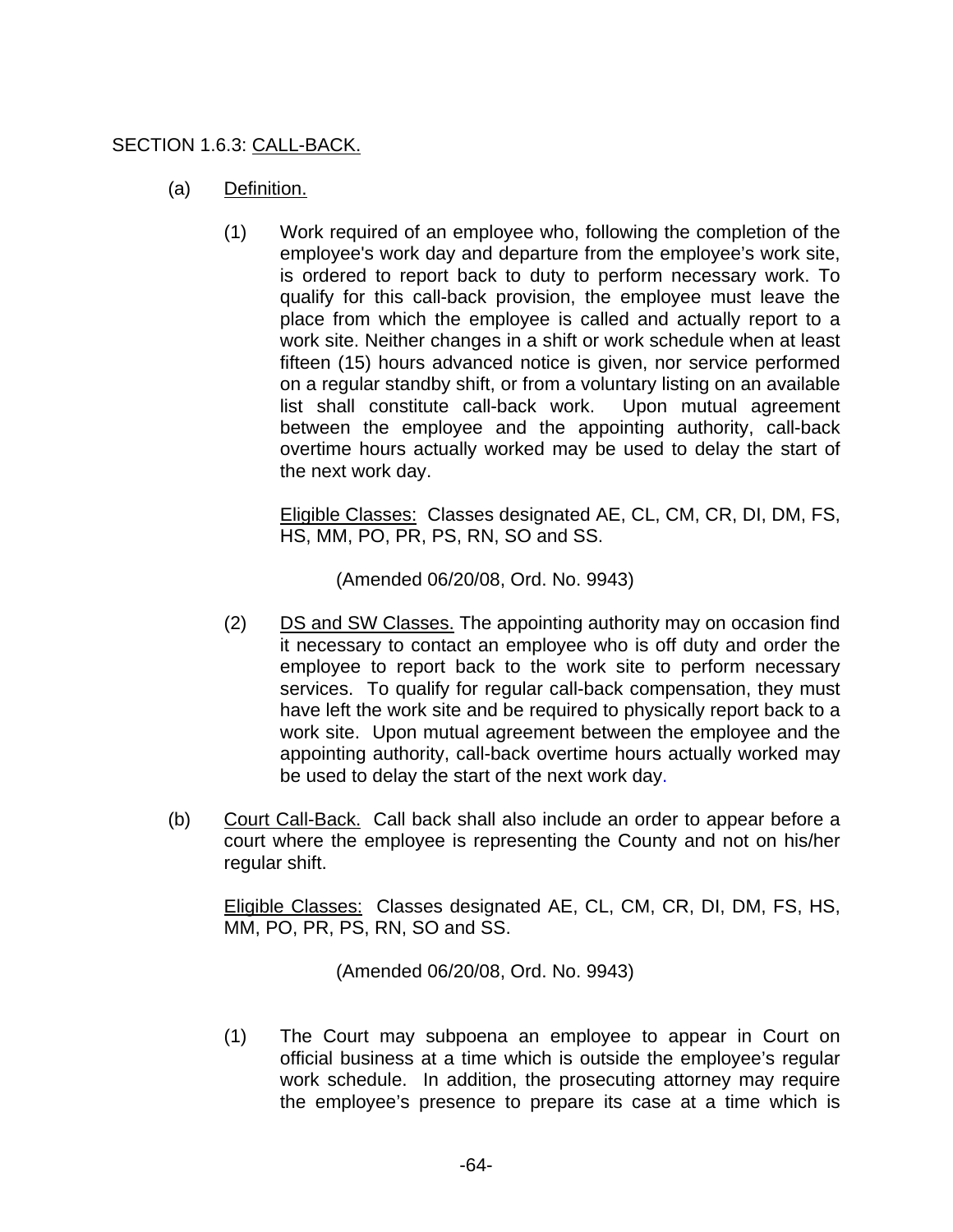outside the employee's work schedule. To be eligible for court callback, the employee must be required to respond to the Court's subpoena by appearing in court on County business outside the employee's regular work schedule.

Eligible Classes: Classes designated DS.

(2) The Court may subpoena an employee to appear in Court on official business at a time which is outside the employee's regular work schedule. To be eligible for court call-back, the employee must be required to respond to the Court's subpoena by appearing in court on County business outside the employee's regular work schedule.

Eligible Classes: Classes designated SW.

- (c) Compensation/Calculation of Call-Back.
	- (1) An employee who is called back as defined above, shall receive a minimum of three (3) hours time-and-one-half pay or comp time at time and one-half for a minimum of three (3) hours. The decision to pay for overtime worked in cash or compensatory time off shall be the sole discretion of the appointing authority, and is nonappealable by the employee.

Eligible Classes: Classes designated AE, CL, CM, CR, FS, HS, MM, PR, PS, RN, and SS.

(2) Actual work performed in excess of three (3) hours shall be compensated as overtime at the same rate as such employees receive for scheduled overtime compensation, not subject to Section 1.6.2(g) (Method of Calculation).

Eligible Classes: Classes designated AE, CL, CM, CR, FS, HS, MM, PR, PS, RN, and SS.

- (3) DI and DM Classes.
	- (a) An employee who is called back shall receive a minimum of three (3) hours time and one-half pay.
	- (b) Actual work performed in excess of three (3) hours and not part of a regular work shift shall be compensated as overtime if the employee has actually worked more than eighty (80) hours inclusive of call-back work, in the work period.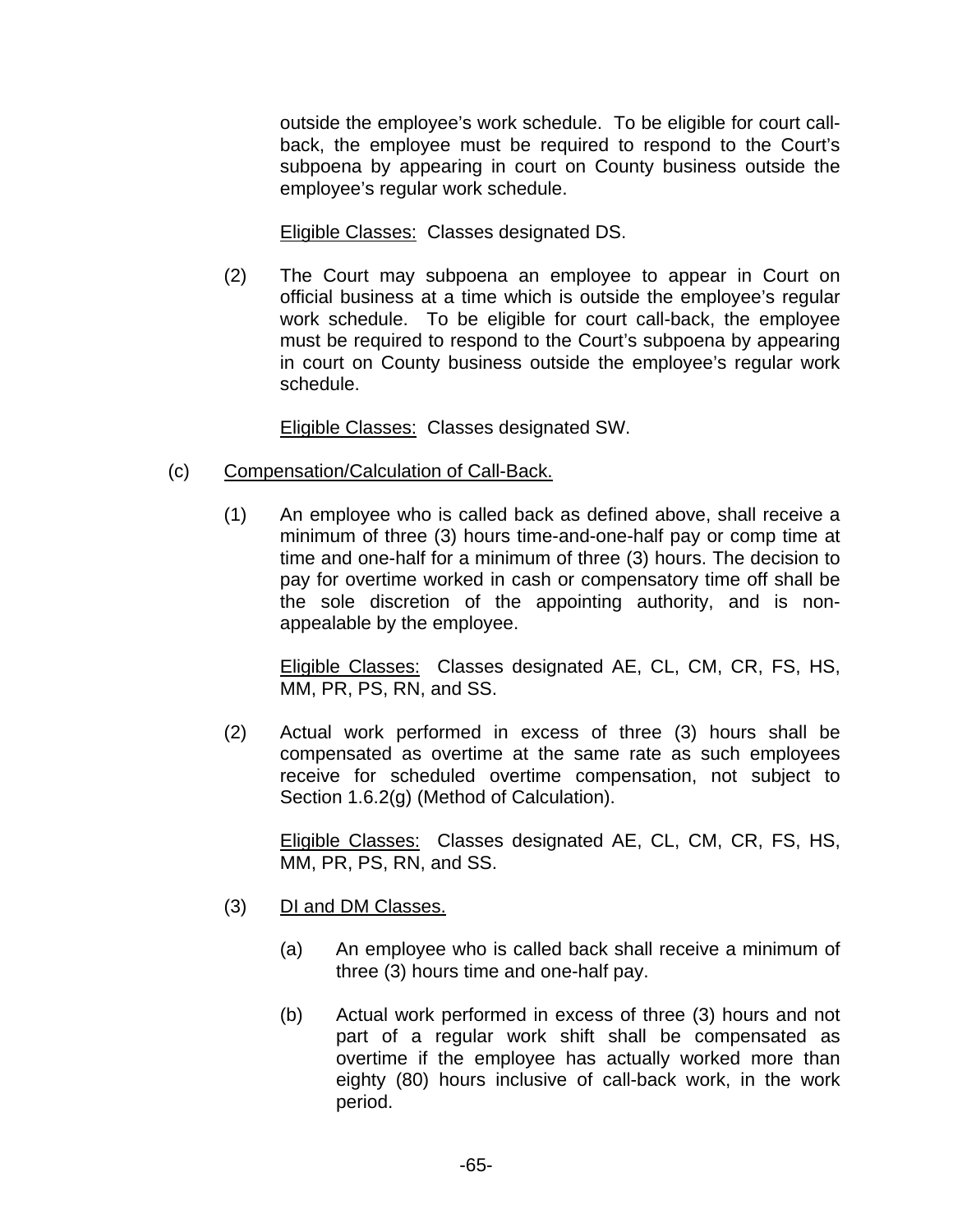- (4) DS Classes.
	- (a) Compensation for each call-back shall be based on a minimum of three (3) hours pay at time and one-half, even if the employee worked less than three (3) hours during the call-back.
	- (b) Employees, who are called back to appear in court shall be compensated for a minimum of three (3) hours pay at timeand-one-half or time actually spent in court, whichever is greater. When the court appearance requires attendance over the lunch hour, that period shall be considered as time worked.
	- (c) Changes in a shift or work schedule, when at least fifteen (15) hours advance notice is given, shall not constitute callback work.
- (5) CE and SW Classes.
	- (a) Compensation for each call-back shall be based on a minimum of three (3) hours pay at time and one-half, even if the employee worked less than three (3) hours during the call-back.
	- (b) Time worked in excess of three (3) hours shall be compensated in accordance with Section 1.6.2 (Overtime FLSA/NON-FLSA Compensatory Time).

(Amended 04/10/09, Ord. No. 9978)

- (6) PO and SO Classes.
	- (a) Employees who are called back shall be compensated at time and one-half  $(1/2)$  cash for a minimum of three  $(3)$ hours when called back.
	- (b) Employees who are called back are entitled to full call back compensation, irrespective of paid time off, for all hours worked outside of the normal shift.

(Amended 06/20/08, Ord. No. 9943)

(7) Medical Examiner Investigators. Medical Examiner Investigators contacted by the department during standby shifts and required to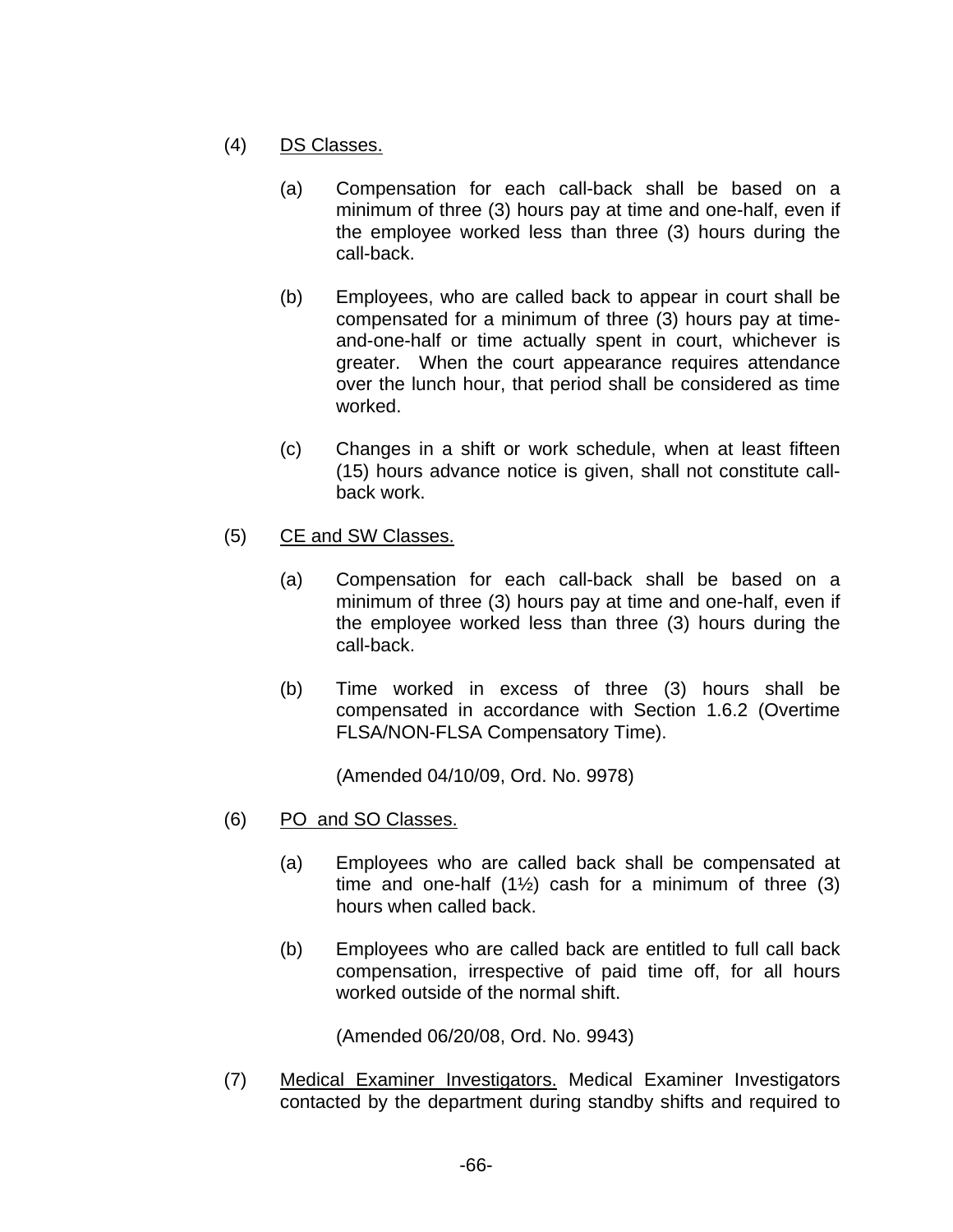perform services without leaving their place of contact shall receive credit for a minimum of one hour at time-and-one-half pay. Only one call-back is applicable for each standby shift.

Eligible Classes:

| 5740 | Medical Examiner Investigator II |
|------|----------------------------------|
| 5741 | Medical Examiner Investigator I  |

## (d) Additional Assignment While on Call-Back.

(1) An employee who is contacted while serving call-back work and is called to another site for additional duties, shall not be compensated for a second or subsequent call-back for this assignment. However, if the employee has left that work site, or sites, and is actually returning, or has returned, to his/her original point of contact, and is then called back again, the employee shall be compensated for an additional callback.

Eligible Classes: Classes designated AE, CL, DI, DM, FS, MM, PR, PS, and SS.

(2) An employee called back again during the 3-hour period of an initial call-back, shall be compensated for three (3) hours of call-back duty only, except that if the second or subsequent call-back adds time worked beyond the initial three (3) hours, this time shall be compensated in accordance with Section 1.6.2 Scheduled Overtime. Upon expiration of the first three (3) hours of a call-back, and provided the employee has gone off duty and left the work site, an additional call-back shall be compensated as for the initial callback.

Eligible Classes: Classes designated SW.

(e) Work Performed/Overtime at Place of Contact. An employee contacted by the department during his/her off-duty hours and required to perform services without leaving the place of contact, shall receive compensation for such time worked in the same manner such employees receive scheduled overtime compensation. To be eligible for such compensation, employees must be authorized and ordered by the department to perform such services.

Eligible Classes: Classes designated AE, CL, CR, CM DI, DM, FS, HS, MM, PR, PS, RN and SS.

(f) Employees called back to duty shall, except for emergency situations, be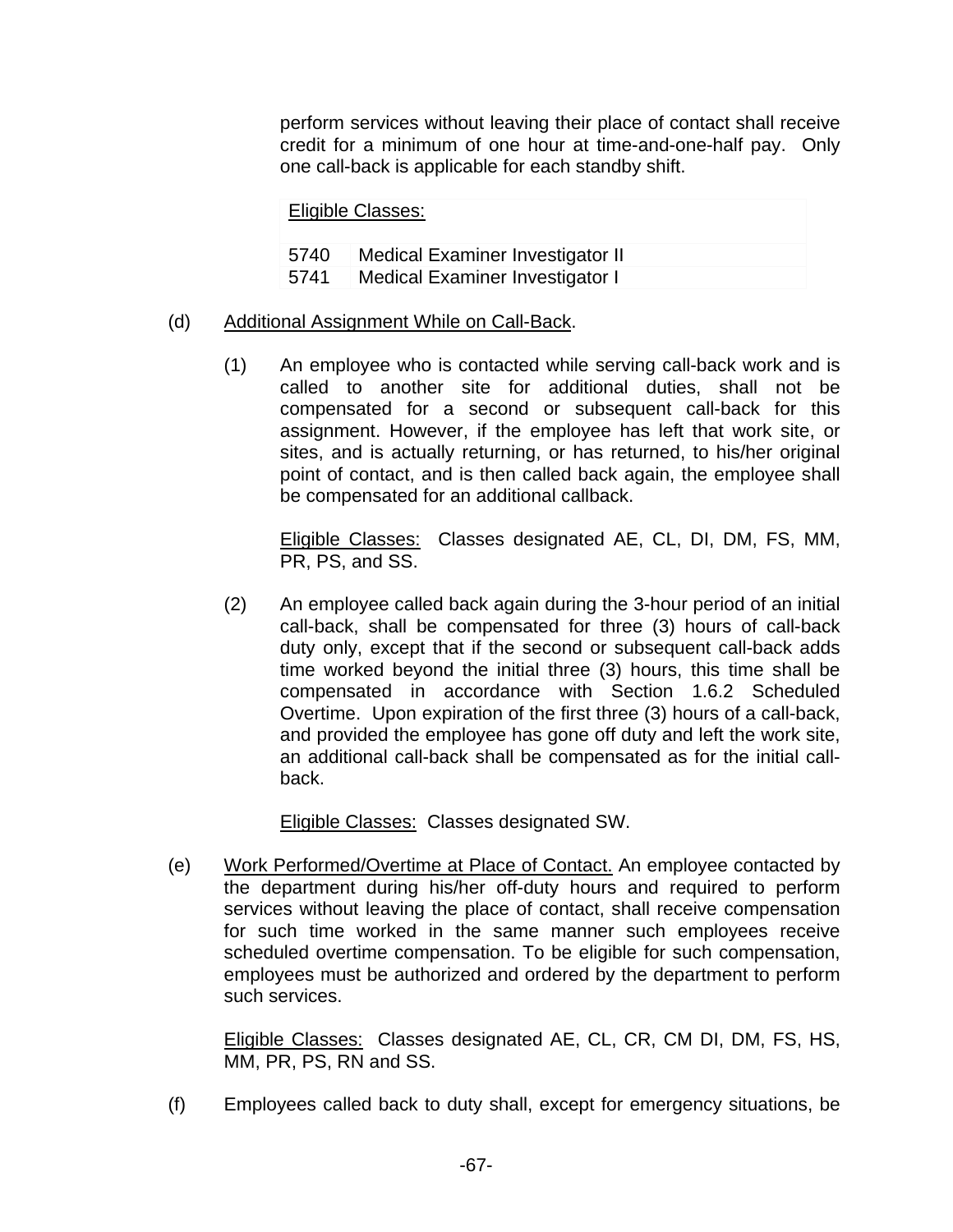given eight (8) hours rest in the 24-hour period which began at the start of their last normal shift. When an employee's next normal shift must be rescheduled to provide this eight (8) hours rest, non-routine shift change premium shall not be applicable.

Eligible Classes: Classes designated AE, CL, DI, DM, FS, HS, MM, PR, PS, RN SS and SW.

> (Repealed 01/18/08, Ord. No. 9912) (Added 01/18/08, Ord. No. 9912)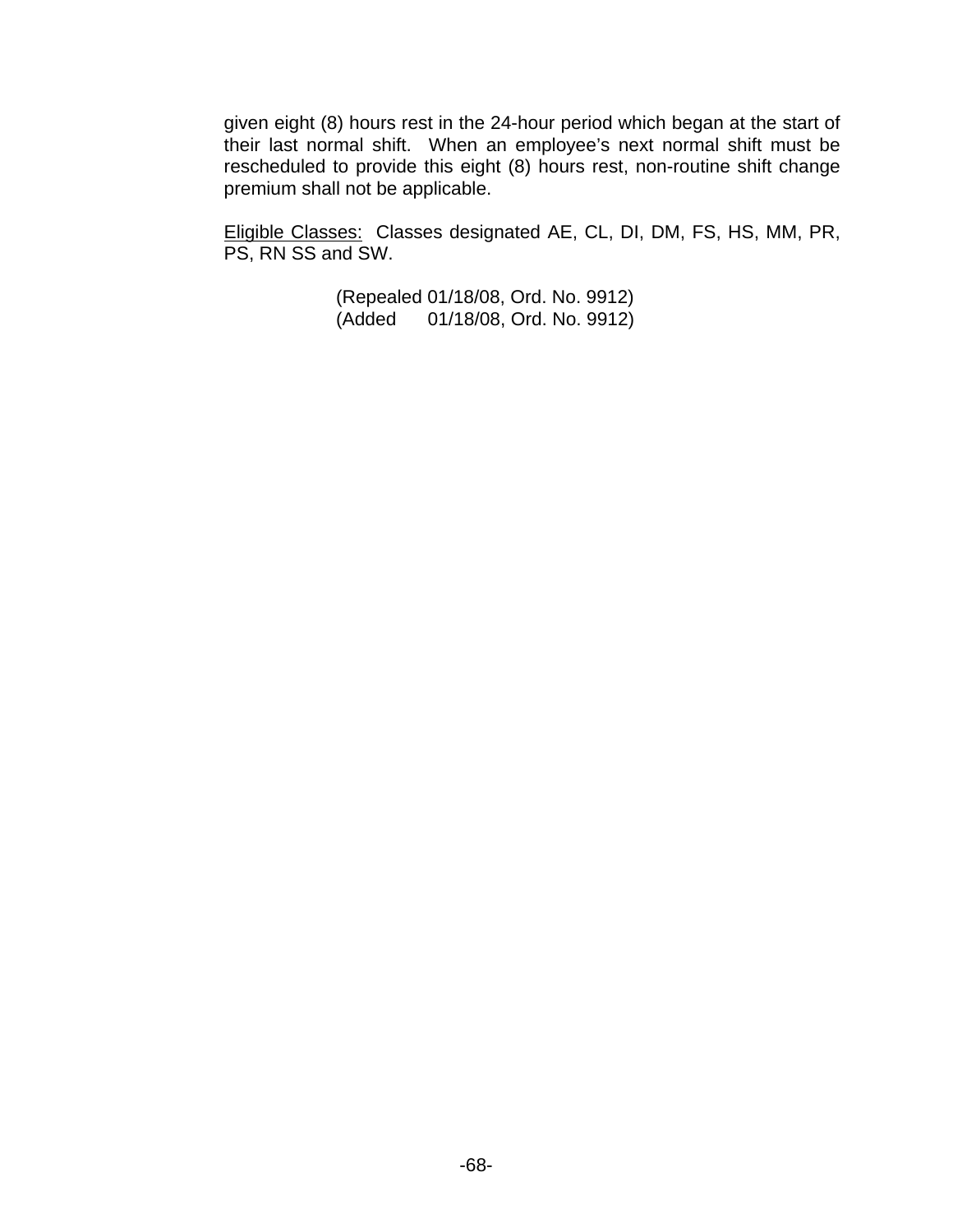This page is left blank to accommodate future changes.